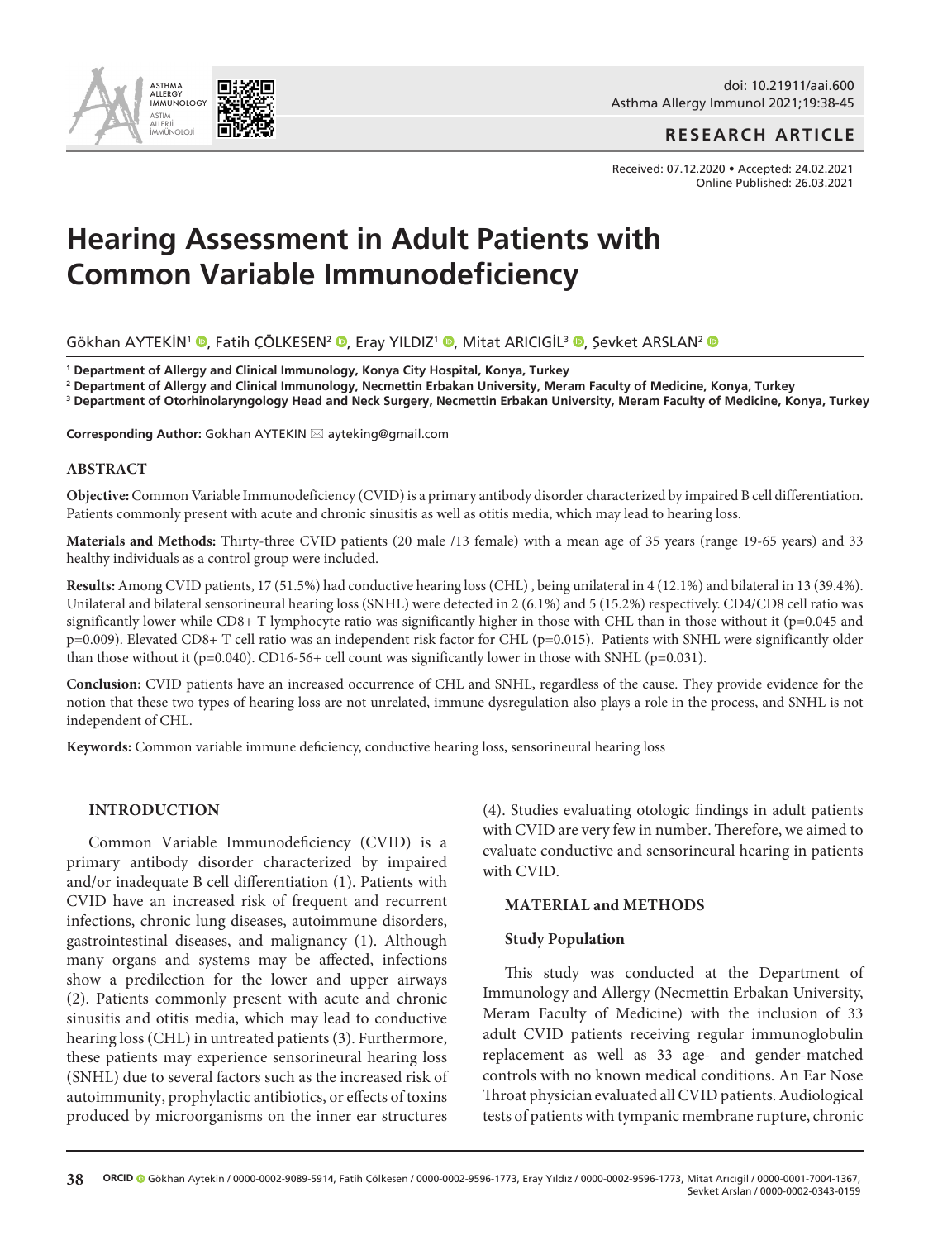otitis, otitis with effusion, and otosclerosis were performed after treating these pathologies. Exclusion criteria were the use of diuretics, salicylates, or cisplatin; the presence of functional (Arnold Chiari malformation) or anatomic malformation affecting the nervous system; underlying disorders associated with hearing loss (jaundice of the newborn, hearing loss due to trauma, history of congenital injections); a history of ototoxic drugs; patients with congenital hearing loss and history of acoustic trauma. Patients with lymphocyte count less than 1000 cells/mm<sup>3</sup> were considered lymphopenic. The Institutional Ethics committee approved the study protocol. Informed consent was obtained from study participants.

# **Immunological Analyses**

The quantitative evaluation of serum immunoglobulins (IgG, IgM, IgA, and IgE) was performed by particleenhanced immunonephelometry using a Siemens BN II / BN ProSpec system (Erlangen, Germany). Complete blood counts were performed with Sheath reagent using an Abbott Cell Dyn 3700 (USA) device. Peripheral blood lymphocyte subsets were measured with BD FACSCanto II flow cytometer, using an eight-color configuration (San Jose, CA, USA) with fluorescent-labeled antibodies. CVID diagnosis was based on the ESID (European Society of Immune Deficiency) criteria (5).

## **Spirometric Measurements**

Spirometric measurements were obtained using a standard protocol with the nSpire ZAN 100 spirometer (Health Inc., Germany). At least three maneuvers were performed; however, additional maneuvers were also performed if one or more of the curves was unacceptable. The forced expiratory volume (FEV) within one second (FEV1), FEV1 / FVC ratio (forced vital capacity), peak expiratory flow (PEF), and mean expiratory flow 25-75% (MMEF25-75) were recorded.

# **Audiological Tests and Description of Hearing Loss**

For audiology tests, an AC33 clinical audiometer device (Assens, Denmark) was used. An impairment >20 dB of the bone threshold for at least one frequency (500 Hz, 1000 Hz, 2000 Hz, 4000 Hz) was considered SNHL. All audiological tests were performed by an experienced audiometrist. An impairment >20 dB of air threshold for at least one frequency (500 Hz, 1000 Hz, 2000 Hz, 4000 Hz) was considered CHL. An impairment >20 dB of both air and bone threshold for at least one frequency was considered as mixed type hearing loss.

# **Statistical Analysis**

Statistical analysis was performed with IBM SPSS Statistics Version 22 software package. Normally distributed parameters were presented as mean ± standard deviation, and skewed parameters were expressed as median (interquartile range: minimum-maximum). Descriptive data were presented as frequencies and percentages and compared using the Chi-square test. Comparisons between baseline characteristics were performed by independent Student t, Mann–Whitney rank-sum, Fisher exact or Chi-square tests where appropriate. A binomial logistic regression analysis was performed to determine independent predictors for SNHL and CHL. We used the One-way Anova test for those parameters with normal distribution and homogenous variances in patients without hearing loss, patients with pure conductive hearing loss, and mixed hearing loss patients. We used a Kruskal-Wallis method if a parameter did not show a normal distribution or homogeneity between variances. Tamhane's T2 test was used for post hoc analysis. A p-value of less than 0.05 was accepted as statistically significant.

# **RESULTS**

Thirty-three CVID patients (20 male and 13 female) with a mean age of 35 years (range 19-65 years) who had adequate data in the medical files and agreed to participate in the study were included. The control group consisted of 33 age- and sex-matched healthy individuals.

Among CVID patients, 17 (51.5%) had CHL, being unilateral in 4 (12.1%) and bilateral in 13 (39.4%). Also, unilateral and bilateral SNHL were detected in 2 (6.1%) and 5 (15.2%) CVID patients, respectively. Additionally, ten patients (30.3%) had pure conductive, and seven (21.2%) had mixed type hearing loss. Bone and air conduction tests were in the normal range in all control subjects.

The air and bone hearing test results in CVID patients were 6.90  $\pm$  5.75 dB and 8.26  $\pm$  6.51 dB for the right ear, and 2.00 (0-27) dB and 1.0 (0-20.30) dB for the left ear, respectively. The corresponding values among controls were  $7.71 \pm 5.87$  dB and  $11.03 \pm 5.96$  dB for the right ear and 1.00 (0-11) dB and 4.40 (0.1-52) dB for the right ear, respectively. CVID and control subjects did not differ significantly in terms of mean and median air and bone conduction thresholds in the right and left ears (p=0.313, p=0.802, p= 0.905, and p=0.994, respectively) (Table I).

Patients with or without CHL were not significantly different in terms of age at diagnosis, current age, gender, consanguineous marriage between parents, presence/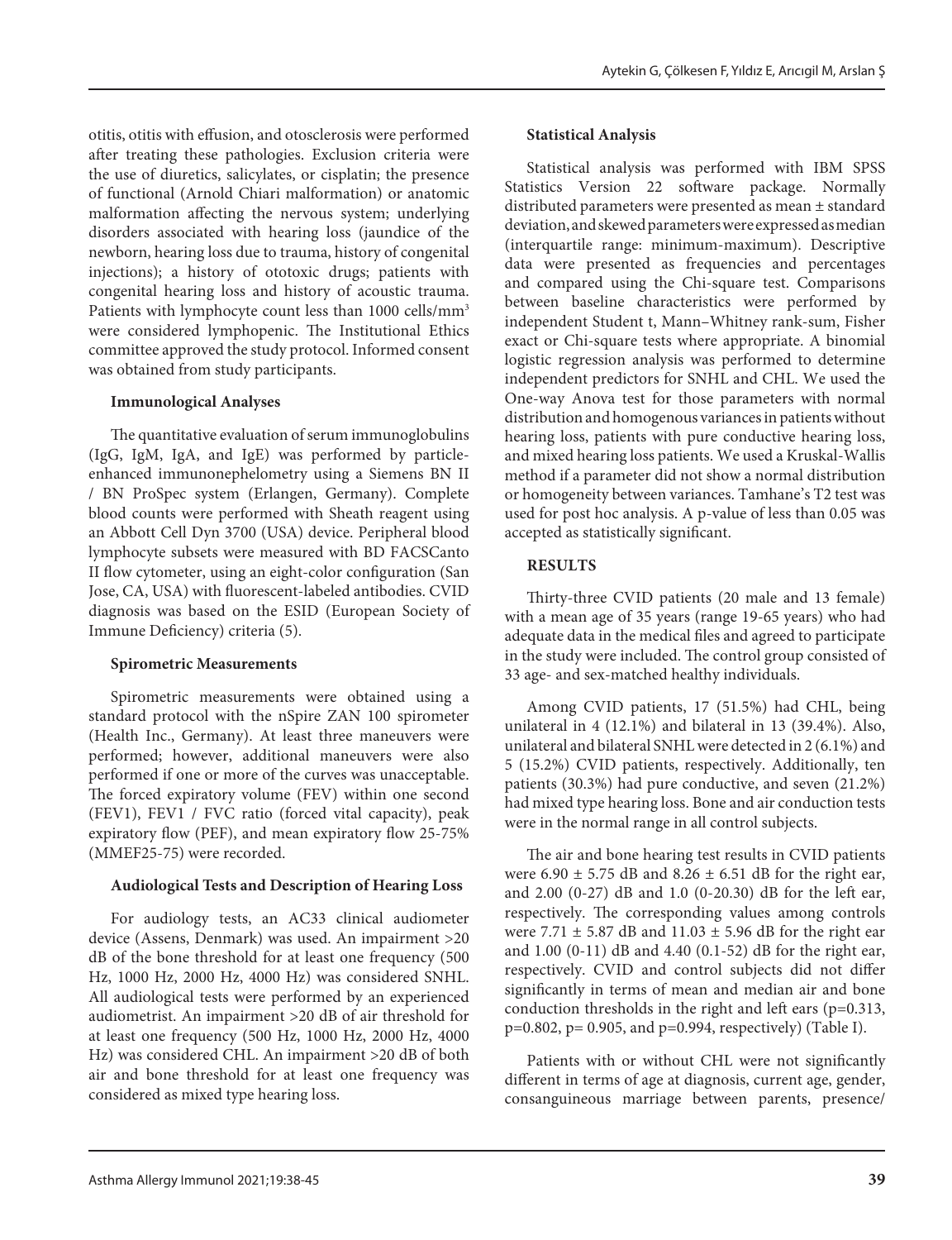absence of splenomegaly, history of azithromycin prophylaxis, presence/absence of bronchiectasis, forced expiratory volume at 1 sec. (FEV1); IgG, IgM, and IgA at diagnosis; and complete blood count results. CD4/CD8 T cell ratio was significantly lower in those with CHL than in those without it, while the CD8+ T lymphocyte ratio was significantly higher in those with the CHL as compared to those without it  $(p=0.045$  and  $p=0.009$ , respectively) (Table II).

Both univariate and multivariate regression analyses suggested that IgG at diagnosis, neutrophil count, lymphocyte count, platelet count, CD4+ T ratio, and CD4/ CD8 ratio were not independent risk factors for CHL, while elevated CD8+ T lymphocyte ratio was an independent risk factor for CHL (p=0.015) (Table III).

Among the patient group, those with or without SNHL did not differ significantly concerning the age at diagnosis, current age, gender, consanguineous marriage between parents, presence of splenomegaly, history of azithromycin prophylaxis, presence of bronchiectasis, forced expiratory volume at 1 sec. (FEV1), IgG, IgM, and IgA at diagnosis, and complete blood count results. However, those with

|                                          | Controls $(n=33)$ | $CVID(n=33)$    | P value |
|------------------------------------------|-------------------|-----------------|---------|
| Gender (Female), n (%)                   | 13(39.4)          | 13(39.4)        | 0.999   |
| Current Age, years                       | $35(19-65)$       | $35(19-65)$     | 0.999   |
| Right ear, Air conduction threshold, dB  | $7.71 \pm 5.87$   | $6.90 \pm 5.75$ | 0.313   |
| Right ear, Bone conduction threshold, dB | $11.03 \pm 5.96$  | $8.26 \pm 6.51$ | 0.802   |
| Left ear, Air conduction threshold, dB   | $1.00(0-11)$      | $2.00(0-27)$    | 0.905   |
| Left ear, Bone conduction threshold, dB  | $4.40(0.1-52)$    | $1.0(0-20.30)$  | 0.994   |

**CVID:** Common variable immune deficiency

|  | Table II: Demographic, clinic and laboratory properties of CVID patients with or without CHL |  |
|--|----------------------------------------------------------------------------------------------|--|
|  |                                                                                              |  |

|                                                | Total $(n=33)$       | Patients without CHL (n=16) | Patients with CHL (n=17) | P value |
|------------------------------------------------|----------------------|-----------------------------|--------------------------|---------|
| Gender (Female), n (%)                         | 13(39.4)             | 8(50)                       | 5(29.4)                  | 0.226   |
| Current age, years                             | $36.77 \pm 13.42$    | $34.8 \pm 13.93$            | $40.53 \pm 12.38$        | 0.245   |
| Age at diagnosis, years                        | $29.88 \pm 14.06$    | $28 \pm 14.78$              | $33.5 \pm 12.83$         | 0.220   |
| Consanguinity, n (%)                           | 14(42.4)             | 8(50)                       | 6(35.3)                  | 0.579   |
| Splenomegaly, n (%)                            | 16(48.5)             | 8(50)                       | 8(47.1)                  | 0.866   |
| Prophylaxis, n (%)                             | 26(78.8)             | 13(81.3)                    | 13(76.5)                 | 0.737   |
| Bronchiectasis, n (%)                          | 20(60.6)             | 8(50)                       | 12(70.6)                 | 0.226   |
| Lymphopenia, n (%)                             | 10(30.3)             | 5(31.3)                     | 5(29.4)                  | 0.909   |
| IgG, at diagnosis, (g/dl)                      | $2.38(0.33 - 7.48)$  | $3.51(1.17-6.90)$           | $1.51(0.33-6.71)$        | 0.171   |
| Lymphocyte count $(mm3)$                       | 1510 (400-8900)      | 1200 (553-2400)             | 1800 (400-8900)          | 0.087   |
| Diagnostic delay, month                        | $60(0-360)$          | $48(0-264)$                 | $108(0-360)$             | 0.382   |
| Platelet count (mm <sup>3</sup> )              | $214166 \pm 99769$   | $180500 \pm 106807$         | $244812 \pm 91888$       | 0.084   |
| $CD3+$ T cell $(\%)$                           | $78.15 \pm 11.00$    | $76.86 \pm 8.18$            | $79.50 \pm 13.85$        | 0.506   |
| CD4+ T cell (%)                                | $34.35 \pm 14.25$    | $39.93 \pm 16.28$           | $28.97 \pm 10.44$        | 0.068   |
| $CD8$ <sup>+</sup> T cell $(\% )$              | $40.64 \pm 14.11$    | $33.20 \pm 7.49$            | $48.13 \pm 15.20$        | 0.009   |
| CD4/CD8                                        | $0.84(0.22 - 0.358)$ | $1.14(0.22 - 3.58)$         | $0.57(0.23-1.79)$        | 0.045   |
| CD19+ B cell (%)                               | $6.88 \pm 6.16$      | $6.73 \pm 5.38$             | $7.13 \pm 7.00$          | 0.871   |
| CD16 <sup>+</sup> -56 <sup>+</sup> NK cell (%) | $9 \pm 6.42$         | $8.60 \pm 3.66$             | $9.44 \pm 8.61$          | 0.832   |
| IgD IgM $CD27$ <sup>+</sup> B cells            | $2.4(0-52)$          | $2.20(0-27)$                | $2.5(0-52)$              | 0.901   |

**CVID:** Common variable immunodeficiency, **CHL:** Conductive hearing loss, **FEV1:** Forced expiratory volume in 1. Second, **Ig:** Immunoglobulin, **CD:** Cluster of differentiation, **NK:** Natural killer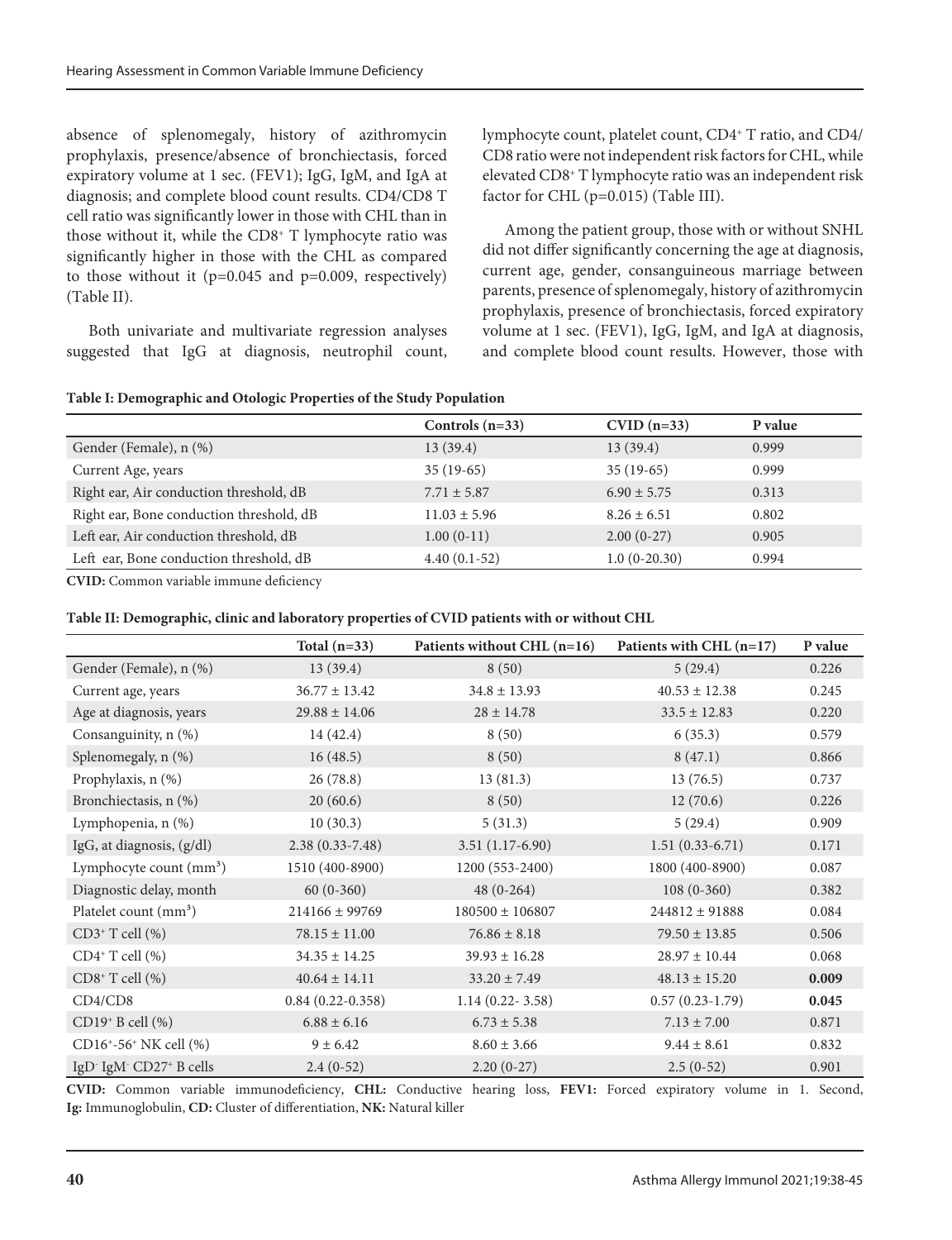SNHL were significantly older than those without it SNHL (p=0.040). Also, the CD(16-56)<sup>+</sup> NK cell ratio was significantly lower in those with SNHL (p= 0.031) (Table IV).

Both univariate and multivariate regression analyses suggested that age at diagnosis, current age, platelet count, azithromycin prophylaxis, CD (16-56)+ NK cell ratio, and IgA at diagnosis were not independent risk factors for SNHL (Table V).

A significant difference was found between the CD8+ T cell ratio among CVID patients with no hearing loss, pure CHL, and mixed hearing loss (p=0.026) (Table VI). The post hoc analysis showed that this difference was between the patients without hearing loss and those with pure CHL (p= 0.037) (Table VII).

**Table III: Univariate and multivariate binomial regression analyses demonstrating the relationship between baseline characteristics and conductive hearing loss**

| <b>Variables</b>                  | Univariants            |         | <b>Multivariants</b>  |         |
|-----------------------------------|------------------------|---------|-----------------------|---------|
|                                   | OR (95% CI)            | P value | OR (95% CI)           | P value |
| IgG, at diagnosis                 | $0.781(0.557-1.097)$   | 0.154   | $1.281(0.421-1.004)$  | 0.317   |
| Lymphocyte count                  | $1.001(1.000-1.002)$   | 0.078   | $0.999(0.999-1.002)$  | 0.516   |
| Platelet count                    | $1000(1.000-1.000)$    | 0.096   | $1.000(1.000-1.000)$  | 0.155   |
| $CD4^+$ T cell $(\%)$             | $0.950(0.898 - 1.006)$ | 0.080   | $0.983(0.908-1.064)$  | 0.667   |
| $CD8$ <sup>+</sup> T cell $(\% )$ | $1.086(1.012-1.166)$   | 0.023   | $1.107(1.020-1.201)$  | 0.015   |
| CD4/CD8                           | $0.300(0.080-1.124)$   | 0.074   | 1.209 (0.006-229.091) | 0.943   |

**Ig:** Immunoglobulin, **CD:** Cluster of differentiation

#### **Table IV: Demographic, clinic and laboratory properties of CVID patients with or without SNHL**

|                                                | Total $(n=17)$     | Patients without SNHL (n=10) | Patients with SNHL (n=7) | $\mathbf{p}$ |
|------------------------------------------------|--------------------|------------------------------|--------------------------|--------------|
| Gender (female), n (%)                         | 5(38.5)            | 3(30)                        | 2(28.6)                  | 0.949        |
| Current age                                    | $40.53 \pm 12.38$  | $34.31 \pm 12.91$            | $45.93 \pm 11.92$        | 0.040        |
| Age at diagnosis                               | $33.5 \pm 12.83$   | $27.77 \pm 13.96$            | $37.71 \pm 12.37$        | 0.097        |
| Consanguinity, n (%)                           | 8(47.1)            | 4(40)                        | 4(57.1)                  | 0.519        |
| Splenomegaly, n (%)                            | 8(47.1)            | 6(60)                        | 2(28.6)                  | 0.201        |
| Prophylaxis, n (%)                             | 13(76.5)           | 9(90)                        | 4(57.1)                  | 0.115        |
| Bronchiectasis, n (%)                          | 12(70.6)           | 7(70)                        | 5(71.4)                  | 0.949        |
| Lymphopenia, n (%)                             | 5(29.4)            | 3(30)                        | 2(28.6)                  | 0.949        |
| IgG, at diagnosis, (g/dl)                      | $1.51(0.33-6.71)$  | $1.85(0.33-6.90)$            | $3.66(1.35-6.71)$        | 0.789        |
| Lymphocyte count $(mm3)$                       | 1800 (400-8900)    | 1300 (553-8900)              | 1900 (400-3500)          | 0.215        |
| Diagnostic delay, month                        | $108(0-360)$       | $60(0-288)$                  | $96(0-360)$              | 0.949        |
| Platelet count (mm <sup>3</sup> )              | $244812 \pm 91888$ | $199942 \pm 100957$          | $267000 \pm 80531$       | 0.116        |
| $CD3+$ T cell $(\%)$                           | $79.50 \pm 13.85$  | $73.81 \pm 9.00$             | $75.71 \pm 17.28$        | 0.116        |
| $CD4$ <sup>+</sup> T cell $(\% )$              | $28.97 \pm 10.44$  | $34.46 \pm 14.94$            | $33.93 \pm 12.36$        | 0.518        |
| $CD8$ <sup>+</sup> T cell $(\% )$              | $48.13 \pm 15.20$  | $40.85 \pm 14.83$            | $39.86 \pm 12.03$        | 0.932        |
| CD4/CD8                                        | $0.57(0.23-1.79)$  | $0.81(0.22 - 3.58)$          | $1.00(0.40-1.79)$        | 0.983        |
| $CD19$ <sup>+</sup> B cell $(\% )$             | $7.13 \pm 7.00$    | $6.62 \pm 6.24$              | $7.86 \pm 6.23$          | 0.644        |
| CD16 <sup>+</sup> -56 <sup>+</sup> NK cell (%) | $9.44 \pm 8.61$    | $11.03 \pm 5.96$             | $8.26 \pm 6.51$          | 0.031        |
| IgD IgM CD27+ B cells                          | $2.5(0-52)$        | $1.70(0-0.52)$               | $5.80(0-20.30)$          | 0.308        |

**CVID:** Common variable immunodeficiency, **SNHL:** Sensorineural hearing loss, **FEV1:** Forced expiratory volume in 1. Second, **Ig:** Immunoglobulin, **CD:** Cluster of differentiation, **NK:** Natural killer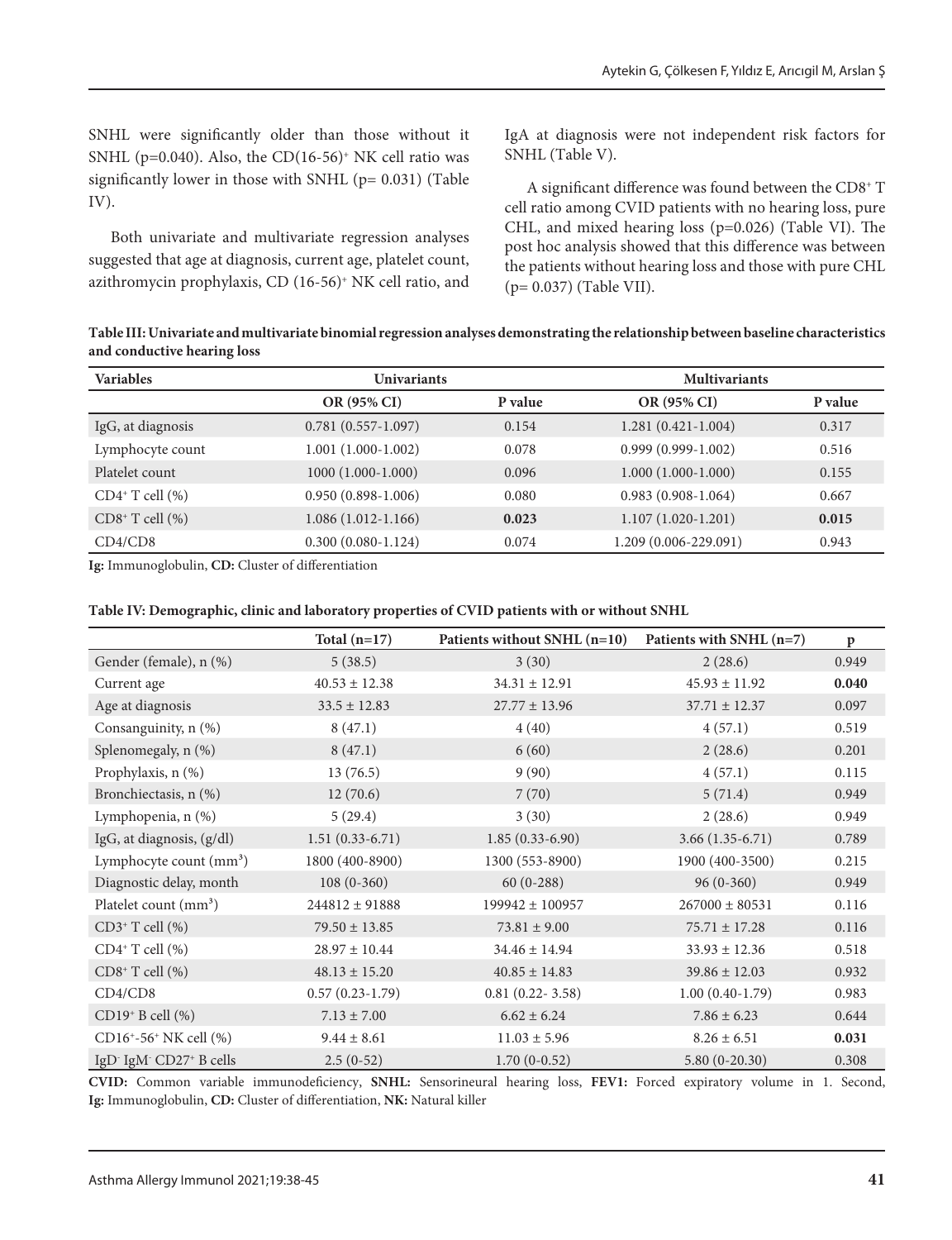| <b>Variables</b>                               | <b>Univariants</b>     |         |                        | <b>Multivariants</b> |  |
|------------------------------------------------|------------------------|---------|------------------------|----------------------|--|
|                                                | <b>OR (95% CI)</b>     | P value | OR (95% CI)            | P value              |  |
| Age, at diagnosis                              | $1.053(0.989 - 1.121)$ | 0.107   | $0.979(0.829-1.155)$   | 0.789                |  |
| Current Age, years                             | $1.069(0.999-1.144)$   | 0.054   | $1.066(0.990-1.149)$   | 0.64                 |  |
| Platelet count                                 | $1.000(1.000-1.000)$   | 0.126   | $1000(1.000-1.000)$    | 0.132                |  |
| Prophylaxis                                    | 4.125 (0.657-25.904)   | 0.131   | 8.320 (0.304-227.360)  | 0.209                |  |
| CD16 <sup>+</sup> -56 <sup>+</sup> NK cell (%) | $1.151(1.001-1.323)$   | 0.048   | $1.142(0.989 - 1.317)$ | 0.070                |  |
| IgA, at diagnosis (%)                          | 2.711 (0.633-11.603)   | 0.179   | 3.518 (0.489-24.326)   | 0.212                |  |

**Table V: Univariate and multivariate binomial regression analyses demonstrating the relationship between baseline characteristics and sensorineural hearing loss**

**CD:** Cluster of differentiation, **NK:** Natural killer, **Ig:** immunoglobulin

**Table VI: Demographic and laboratory properties of CVID patients with, pure conductive hearing loss, mixed type hearing loss, and without hearing loss**

|                                   |                     |                     | Patients without CHL ( $n=16$ ) Patients with pure CHL ( $n=10$ ) Patients with mix type HL ( $n=7$ ) P value |       |
|-----------------------------------|---------------------|---------------------|---------------------------------------------------------------------------------------------------------------|-------|
| Gender (Female), n (%)            | 8(50)               | 3(30)               | 2(28.6)                                                                                                       | 0.480 |
| Current age, years                | $34.8 \pm 13.93$    | $34.31 \pm 12.91$   | $45.93 \pm 11.92$                                                                                             | 0.124 |
| Age at diagnosis, years           | $28 \pm 14.78$      | $27.77 \pm 13.96$   | $37.71 \pm 12.37$                                                                                             | 0.221 |
| Consanguinity, n (%)              | 8(50)               | 4(40)               | 4(57.1)                                                                                                       | 0.708 |
| Splenomegaly, n (%)               | 8(50)               | 6(60)               | 2(28.6)                                                                                                       | 0.437 |
| Prophylaxis, n (%)                | 13(81.3)            | 9(90)               | 4(57.1)                                                                                                       | 0.250 |
| Bronchiectasis, n (%)             | 8(50)               | 7(70)               | 5(71.4)                                                                                                       | 0.388 |
| Lymphopenia, n (%)                | 5(31.3)             | 3(30)               | 2(28.6)                                                                                                       | 0.991 |
| IgG, at diagnosis, (g/dl)         | $3.51(1.17-6.90)$   | $1.85(0.33-6.90)$   | $3.66(1.35-6.71)$                                                                                             | 0.186 |
| Lymphocyte count $(mm3)$          | 1200 (553-2400)     | 1300 (553-8900)     | 1900 (400-3500)                                                                                               | 0.203 |
| Diagnostic delay, month           | $48(0-264)$         | $60(0-288)$         | $96(0-360)$                                                                                                   | 0.567 |
| Platelet count (mm <sup>3</sup> ) | $180500 \pm 106807$ | 199942 ± 100957     | $267000 \pm 80531$                                                                                            | 0.162 |
| $CD3+$ T cell $(\% )$             | $76.86 \pm 8.18$    | $73.81 \pm 9.00$    | $75.71 \pm 17.28$                                                                                             | 0.419 |
| $CD4$ <sup>+</sup> T cell $(\% )$ | $39.93 \pm 16.28$   | $34.46 \pm 14.94$   | $33.93 \pm 12.36$                                                                                             | 0.119 |
| $CD8$ <sup>+</sup> T cell $(\% )$ | $33.20 \pm 7.49$    | $40.85 \pm 14.83$   | $39.86 \pm 12.03$                                                                                             | 0.026 |
| CD4/CD8                           | $1.14(0.22 - 3.58)$ | $0.81(0.22 - 3.58)$ | $1.00(0.40-1.79)$                                                                                             | 0.069 |
| $CD19$ <sup>+</sup> B cell (%)    | $6.73 \pm 5.38$     | $6.62 \pm 6.24$     | $7.86 \pm 6.23$                                                                                               | 0.811 |
| CD16+-56+ NK cell (%)             | $8.60 \pm 3.66$     | $11.03 \pm 5.96$    | $8.26 \pm 6.51$                                                                                               | 0.090 |
| IgD IgM CD27 <sup>+</sup> B cells | $2.20(0-27)$        | $1.70(0-0.52)$      | $5.80(0-20.30)$                                                                                               | 0.909 |

**CVID:** Common variable immunodeficiency, **CHL:** Conductive hearing loss, **HL:** Hearing loss, **Ig:** Immunoglobulin, **CD:** Cluster of differentiation, **NK:** Natural killer

|  | Table VII: Post hoc analysis of CVID patients according to CD8+ T cell ratio |
|--|------------------------------------------------------------------------------|
|--|------------------------------------------------------------------------------|

|                                |                                | P value |
|--------------------------------|--------------------------------|---------|
| Patients with mix hearing loss | Patients with pure CHL         | 0.327   |
|                                | Patients without hearing loss  | 0.646   |
| Patients with pure CHL         | Patients with mix hearing loss | 0.327   |
|                                | Patients without hearing loss  | 0.037   |
| Patients without hearing loss  | Patients with pure CHL         | 0.037   |
|                                | Patients with mix hearing loss | 0.646   |
|                                |                                |         |

**CVID:** Common variable immune deficiency, **CD:** Cluster of differentiation, **CHL:** Conductive hearing loss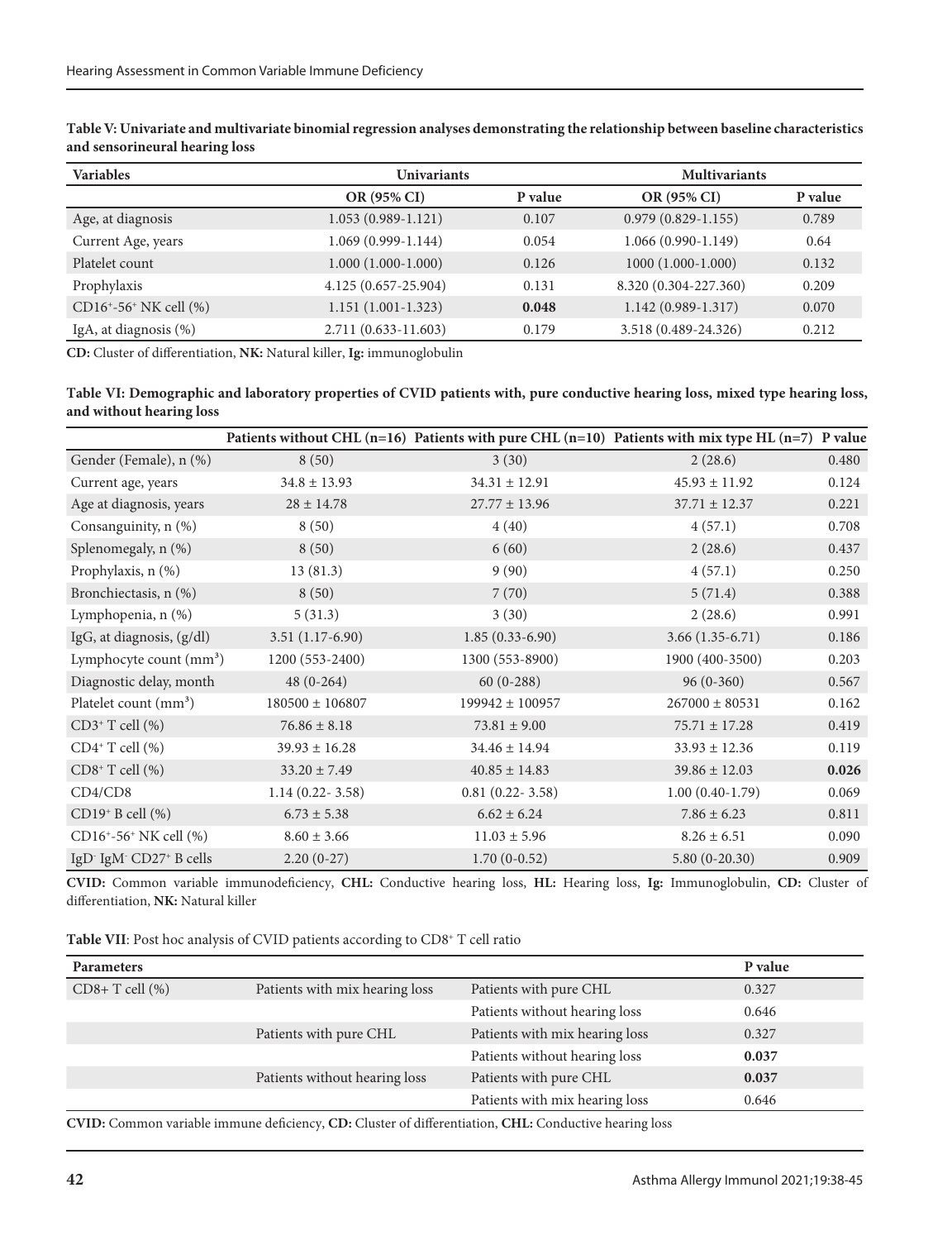### **DISCUSSION**

Common variable immune deficiency (CVID) is the most common symptomatic antibody deficiency among adults and is characterized by recurrent and frequent infections, autoimmune disorders, and lymphatic malignancies (5). While infections such as otitis media and sinusitis are also common in these patients, studies assessing hearing loss associated with these infections are limited. External and middle ear injury due to recurrent infections, delayed diagnosis, or inadequate or inappropriate treatments may prevent sound waves' conduction to the inner ear, leading to CHL. In our study, CVID patients had a significantly increased CHL occurrence in both ears and at all frequencies compared to controls.

In addition to CHL, CVID patients may also develop SNHL due to the impact of recurrent infections and bacterial toxins on the cochlea and the increased risk of autoimmunity (6-9). Also, antibiotics used for the treatment of infections may lead to SNHL (10). Immunohistochemical studies have shown the presence of IgG and IgA in the inner ear and endolymphatic channel. This finding may suggest that the reduced serum IgG levels in CVID patients, as well as the lower IgA and/or IgM levels, may affect the immunoglobulin concentrations in the inner ear and endolymphatic channel and that a deficit in the immune responses may emerge in case of inflammation in the endolymphatic canal (11). In support of this view, Bertoli et al. detected subnormal IgG1 and IgG3 levels in patients with autoimmune SNHL (7). In that study, 3 of the 441 patients diagnosed with CVID/ IgG subgroup deficiency had autoimmune SNHL (7). In the current study, SNHL was significantly more frequent among CVID patients as compared to controls.

Tavakol et al. found hearing loss in 54.5% of 55 patients with hypogammaglobulinemia, and of these, 73.3% had a CHL, while 23.2% had SNHL (4). In the Berlucchi et al. study involving 47 patients with CVID and XLA, SNHL was detected in 28% and 50% of these patients, respectively (12). Among our CVID patients, 51.5% had CHL, and 21.3% had SNHL. These figures are in line with the previous reports.

When CVID patients were grouped into those with or without CHL, a significant difference was found in the CD4/CD8 T cell ratio and CD8+ T counts. An association

between reduced CD4/CD8 T cell ratio and increased autoimmune complications and lymphoproliferative disorders has been reported in many studies on CVID (13- 16). Muşabak et al. reported a low CD4/CD8 ratio, reduced IgG and B lymphocytes, and increased active T lymphocyte count in CVID patients (16). Again Mokhtari et al. found reduced memory B cells, reduced regulatory T cells, and increased CD8+ T cell count in patients with reduced CD4+ T counts (15). The decrease in regulatory cells and increased CD8+ T cells suggest immune dysregulation. In the study by Tavakol et al., the decrease in CD4/CD8 T cell ratio was found to predict a CHL in CVID patients. Also, in the same study, other factors related to CHL in XLA patients included lymphopenia, lymphoproliferative complications, and absolute T cell count (4). In the current study, CHL patients had increased CD8+ T cell ratio and reduced CD4/CD8 ratio compared to patients without CHL. Regression analysis showed that CD8+ T cell count was an independent risk factor for CHL. This finding suggests that CHL in CVID patients may not be solely due to mechanical conduction defects, with contributions of lymphoproliferation, immune dysregulation, and T cell abnormalities to CHL development. CVID patients with or without SNHL also showed statistically significant differences in terms of current age and CD (16-56)+ NK cell counts.

Age-related hearing loss is an important cause of SNHL, not only in patients with immune deficiency but also in the general population (17). Therefore, it is not surprising to observe that CVID patients with SNHL were older than those without. Also, in one study by Berlucchi et al., XLA patients with SNHL were older than those without XLA (12). Although Ig replacement therapy, which is the mainstay of treatment in this patient group, reduces the frequency of infections, some patients continue to experience recurrent infections involving mucosal surfaces. A plausible explanation for this phenomenon is related to the fact that the administered immunoglobulins fail to replace the secretory IgA in the mucosal membranes (4). Therefore, in patients with immune deficiency, SNHL may occur during later life stages despite Ig replacement due to the increasing frequency of infections, bacterial toxins, and antibiotic use (12).

Natural killer cells (CD16+-CD56+ T cells-NKs) are lymphocytes that have critical roles in the immune response against viral antigens and transformed cells. In experimental studies with mice, it has been shown that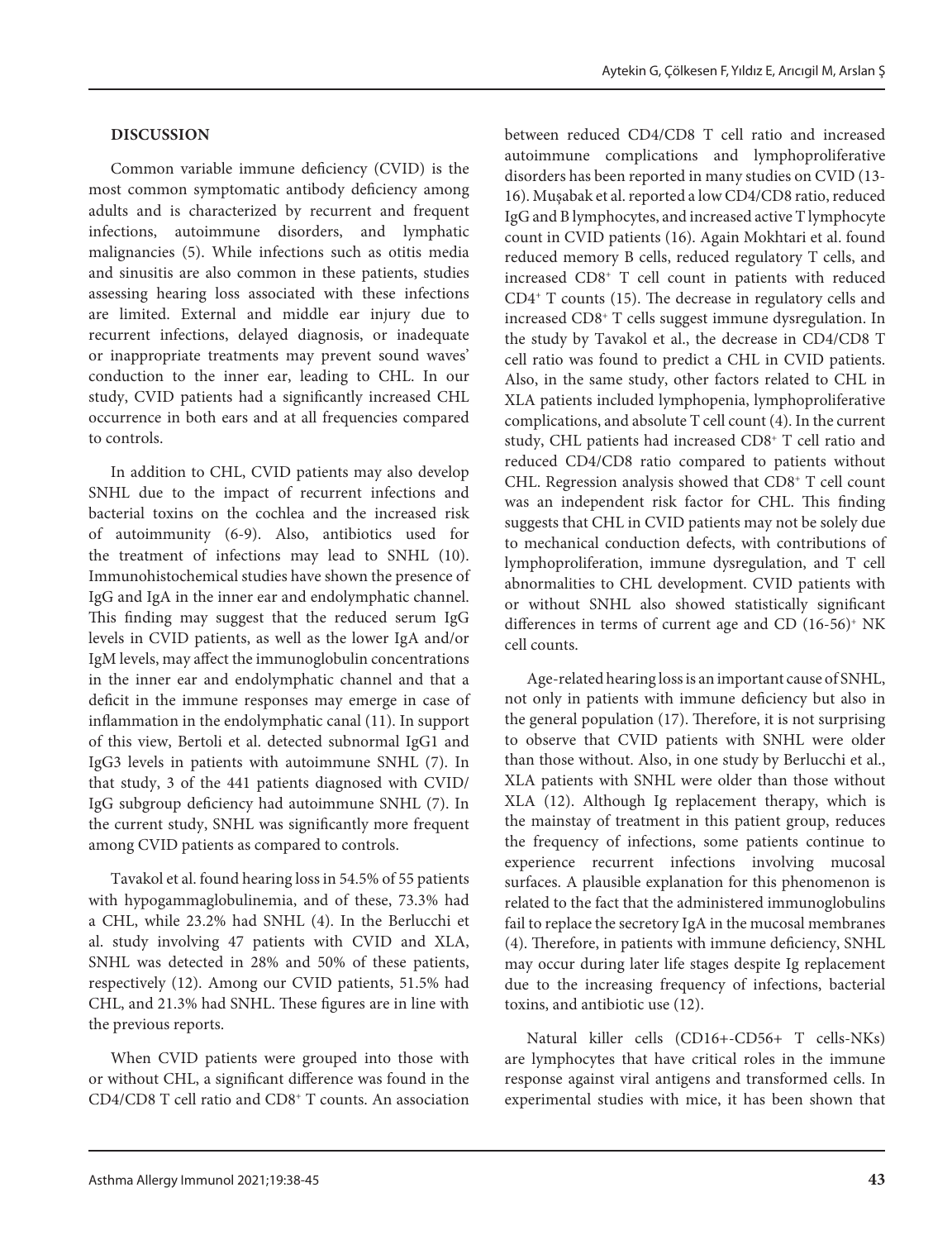NKs confer a protective effect against Cytomegalovirus infections, which represent one of the most common causes of non-hereditary SNHL (18). A study by Williams et al. showed an increased but inefficient T cell function in patients with severe hearing loss due to rubella infection (19). In addition, Masuda et al. reported reduced NK cell activity in patients with idiopathic SNHL compared to those without (20). It may be assumed that reduced NK cell count may predispose the individuals to viral infections, making the cochlea, cranial nerves, and even the central auditory center more vulnerable to the effect of infections and/or antigens and leading to SNHL.

Interestingly, there were no patients with pure SNHL in our study. All patients with SNHL also had CHL. Jokay et al., in their autopsy study examining the temporal bones of 10 patients with chronic otitis media, showed three patients had staining with monocyte/macrophage markers in the cochlea, which was explained by the transfer of monocytes from the systemic circulation to the endolymphatic fluid via chronic antigenic stimulation (21). Our and Jokay et al.'s findings suggest that while infections cause CHL development, they also affect the cochlea due to chronic antigen stimulation and that CHL and SNHL do not represent two unrelated processes and actually develop concurrently to result in the occurrence of SNHL.

Many CVID patients receive prophylactic antibiotics due to frequent infections, bronchiectasis, etc. In the study by Tavakol et al., prophylactic antibiotic use was associated with reduced otitis media frequency with effusion in patients with XLA (4). Therefore, antibiotic prophylaxis may be expected to reduce the incidence of conductive and sensorineural hearing loss. On the other hand, there have been many cases developing SNHL with azithromycin prophylaxis (22-24). Although aminoglycoside-related ototoxicity is a well-established phenomenon, in one study of patients with primary antibody defects, aminoglycoside use did not show a significant association with SNHL (12). Based on our results, azithromycin prophylaxis does not represent a risk factor for both conductive and SNHL hearing loss.

T regulatory cell values, IgG subgroups, and presence of anti-nuclear antibodies were not studied in the current study. The cross-sectional design is another limitation of the study.

In conclusion, although our study's cross-sectional design is a limitation, we believe that our results bear considerable significance as, to the best of our knowledge, it is the most extensive study up to date to examine sensorineural and conductive hearing loss in adult CVID patients. Our results show that CVID patients have an increased incidence of conductive and sensorineural type hearing loss, regardless of the cause. In addition, they provide evidence for the notion that these two types of hearing loss are not unrelated, immune dysregulation also plays a role in the process, and SNHL is not independent of CHL. Thus, complete audiological assessment at diagnosis and follow-up should be considered an essential element that should not be overlooked in CVID patients.

# **REFERENCES**

- 1. Cunningham-Rundles C, Bodian C. Common variable immunodeficiency: Clinical and immunological features of 248 patients. Clin Immunol. 1999;92(1):34-48.
- 2. Resnick ES, Moshier EL, Godbold JH, et al. Morbidity and mortality in common variable immune deficiency over 4 decades. Blood. 2012;119(7):1650-7.
- 3. Kainulainen L, Suonpaa J, Nikoskelainen J, et al. Bacteria and viruses in maxillary sinuses of patients with primary hypogammaglobulinemia. Arch Otolaryngol Head Neck Surg. 2007;133(6):597-602.
- 4. Tavakol M, Kouhi A, Abolhassani H, et al. Otological findings in pediatric patients with hypogammaglobulinemia. Iran J Allergy Asthma Immunol. 2014;13(3):166-73.
- 5. Conley ME, Notarangelo LD, Etzioni A. Diagnostic criteria for primary immunodeficiencies. Representing PAGID (Pan-American Group for Immunodeficiency) and ESID (European Society for Immunodeficiencies). Clin Immunol. 1999;93(3):190-7.
- 6. Eski E, Usta BE, Asilsoy S, et al. Sensorineural Hearing Loss in Selective Immunglobulin A Deficiency. Turk Arch Otorhinolaryngol. 2017;55(1):31-33.
- 7. Bertoli LF, Pappas DG, Barton JC, et al. Serum immunoglobulins in 28 adults with autoimmune sensorineural hearing loss: Increased prevalence of subnormal immunoglobulin G1 and immunoglobulin G3. BMC Immunology. 2014;15:43.
- 8. McCabe BF. Autoimmune sensorineural hearing loss. Ann Otol Rhinol Laryngol. 1979;88(5 Pt 1):585-9.
- 9. Ruckenstein MJ. Autoimmune inner ear disease. Curr Opin Otolaryngol Head Neck Surg. 2004;12(5):426-30.
- 10. Roland PS, Stewart MG, Hannley M, et al. Consensus panel on role of potentially ototoxic antibiotics for topical middle ear use: Introduction, methodology, and recommendations. Otolaryngol Head Neck Surg. 2004;130(3 Suppl):S51-6.